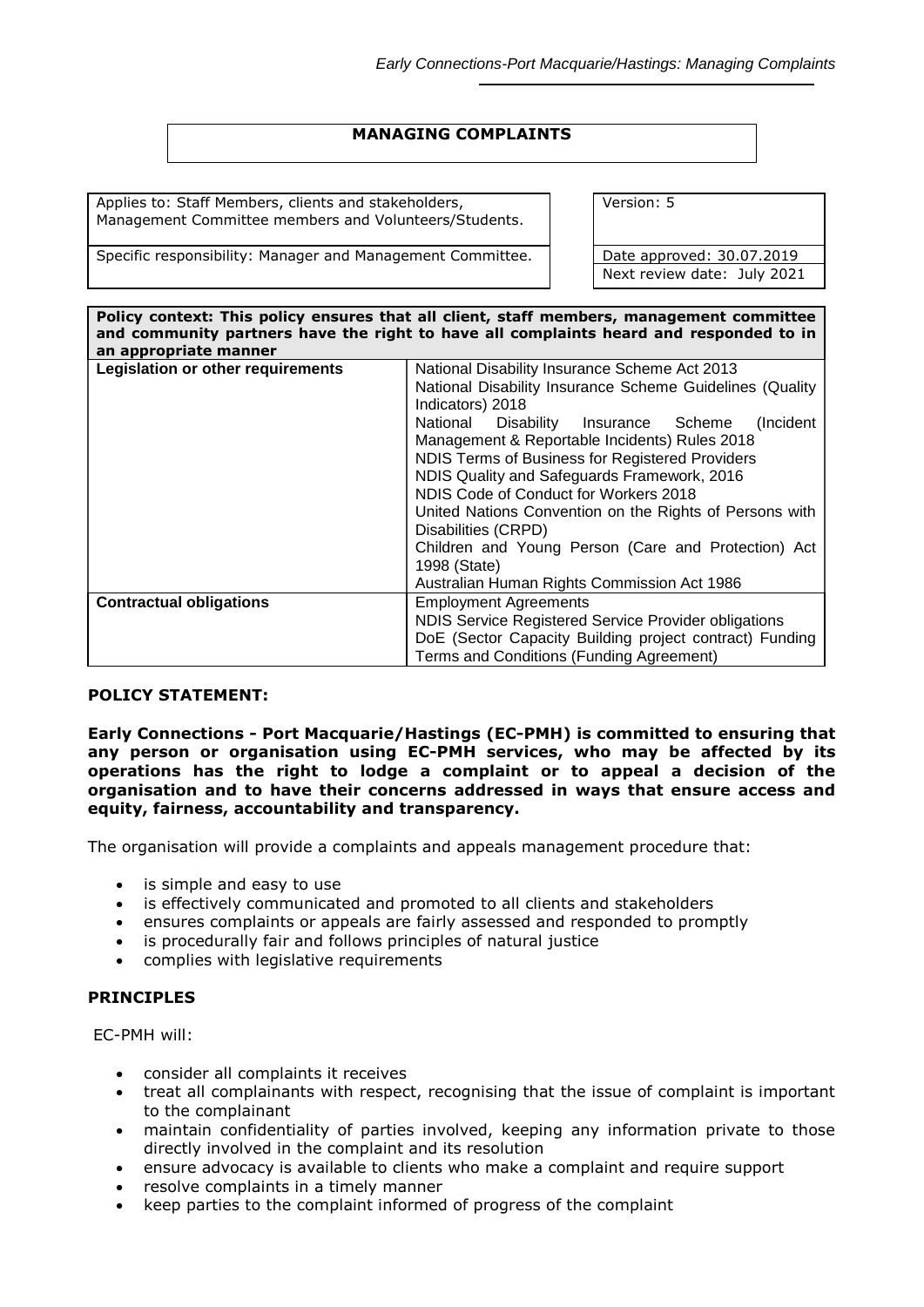- ensure that Management Committee members, staff, volunteers and students are given information about the complaints procedure as part of their induction and are aware of procedures for managing client feedback and complaints
- ensure all services users, stakeholders and members are aware of the complaints policy and procedures
- ensure that a complainant is not penalised in any way prevented from using EC-PMH services or subject to unfair treatment in the workplace during the progress of the complaint.
- ensure that feedback data (both positive and negative) is considered in organisational reviews and in planning service improvements

# **PROCEDURE**

# **COMPLAINTS FROM SERVICE USERS OR OTHER STAKEHOLDERS Informal complaints, compliments or suggestions:**

- **1.** These may be made informally to any staff member or lodged using the "We Welcome Your Feedback" form (Available in the enrolment pack, on our website and in the foyer of the all EC-PMH offices.) All Compliments and Suggestions will be passed on to the Manager.
- **2.** If a complaint is made to a staff member they will thank the complainant for bringing the issue to their attention and endeavour to resolve it informally through discussion.
- **3.** If they are unable to resolve the complaint they will provide the complainant with a "We Welcome Your Feedback" form and ask them to complete it. If they are unwilling to do this the staff member will complete the form with the information that has been provided to them and give it to the manager, along with an account of how they have tried to resolve it. The complainant will be informed of the Managing Complaints procedure by that staff member. This step will be completed on the day the complaint is received.
- **4.** When the Manager receives the WWYF form she will endeavour to resolve the complaint and provide feedback/follow up actions to the complainant within 1 week.
- **5.** If the complaint cannot be resolved by the Manager it will be escalated to Formal Complaint status.

**Formal Complaints:** Complainants or the Manager can escalate an informal complaint to a formal complaint at any stage of the process or initiate this in the first instance.

- A formal complaint must be made in writing, stating the nature of the complaint, the names of any staff members involved and specific dates if possible. It is recommended that the "Complaint/Concern Record" form be used for all formal complaints with extra documentation as required. Support can be offered by the Manager to assist with this step in the process.
- All Formal Complaints are to be made to the Manager who then informs the President of the Management Committee or in their absence a member of the Executive Committee. All complaints will be treated seriously and investigated.
- The Manager and/or President (or Executive Committee Rep.) will discuss the nature and detail of the complaint and instigate the following steps:

## **Initial Investigations** (to be completed within 1 week)

- Inform any persons who are named or implicated in the complaint of the details of the complaint.
- Inform all persons of the steps in this Complaints Management Procedure.
- Give all people involved an opportunity to prepare and submit information and responses in regards to the complaint.
	- Review any information and documentation submitted by persons involved in the complaint.

## **Further Investigations** (to be completed within 2 weeks)

- Inform the complainant and the staff member/s involved that they can be supported by an advocate or support person of their choice. **Other current staff members or committee members cannot be used as a support person/advocate for either party.**
- Meet individually with all persons mentioned in the complaint to gather and document relevant information. (Minutes of meetings to be taken.)
- Call all parties together to meet as a group to endeavor to resolve issues/dispute by mutual agreement. (Minutes of meeting to be taken.)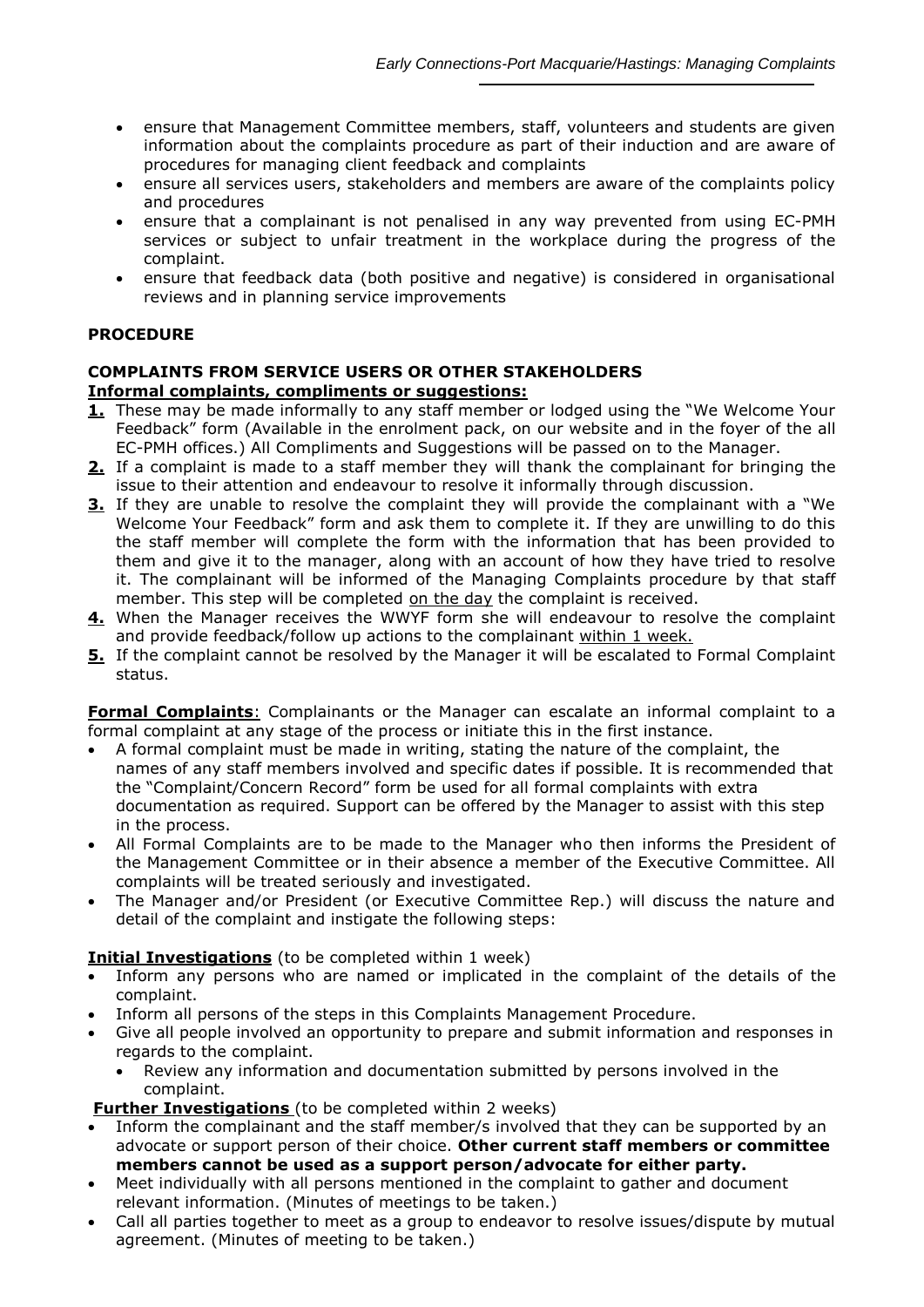- Formulate a written resolution plan to be signed by and distributed to all parties. **Ongoing Procedures**
- Meet with the complainant to review the situation in regards to the resolution plan within one month. (Minutes of meeting to be taken.)
- Ongoing monitoring may be required as set out in any specific conditions in the resolution plan.

A summary of any Formal complaint will be reported by the Manager at the following Management Committee Meeting.

Results from this report will be reviewed by the Manager and the Management Committee and used to:

- inform service planning by including a review of complaints and appeals in all service planning, monitoring and evaluation activities.
- inform decision making by including a report on complaints and appeals as a standard item on management meeting agendas.

The written complaint, all meeting minutes, records and resolutions will be saved in a "Complaints File" kept in a secure locked drawer in the Manager's office and will only be accessible by Management.

In the event that a complaint cannot be resolved following the procedure outlined above, the President will take the complaint to the next management committee for discussion of the complaint and review of the resolution plan.

The President and the Manager will meet with the complainant to inform them of the Committee's findings/decisions and advise them of the Appeal Procedure

### **LODGING AN APPEAL**

Complainants or their advocates may lodge an appeal if they disagree with the final decision made by the Management Committee. An appeal should be made in writing and submitted to the Manager or President within 7 days of the decision.

 In the event that the complaint continues to be unresolved to the satisfaction of all parties, the Management committee will refer the complainant to the following complaints procedures with the NDIS. Complainants should be made aware that they may wish to contact the NDIS Quality and Safeguards Commission Ph: 1800 035 544. From NDIS Quality and Safeguards Commission "How to make a Complaint" brochure:

# Where to go with a complaint



## **COMPLAINTS FROM STAFF**

- 1. Staff are encouraged to use open and honest communication to resolve simple disputes between themselves. Staff or manager are able to escalate the complaint to a Formal complaint at any time if they consider this necessary.
- 2. If they are unable to deal with a dispute without additional support they are required to seek a meeting with the manager to inform them of their complaint.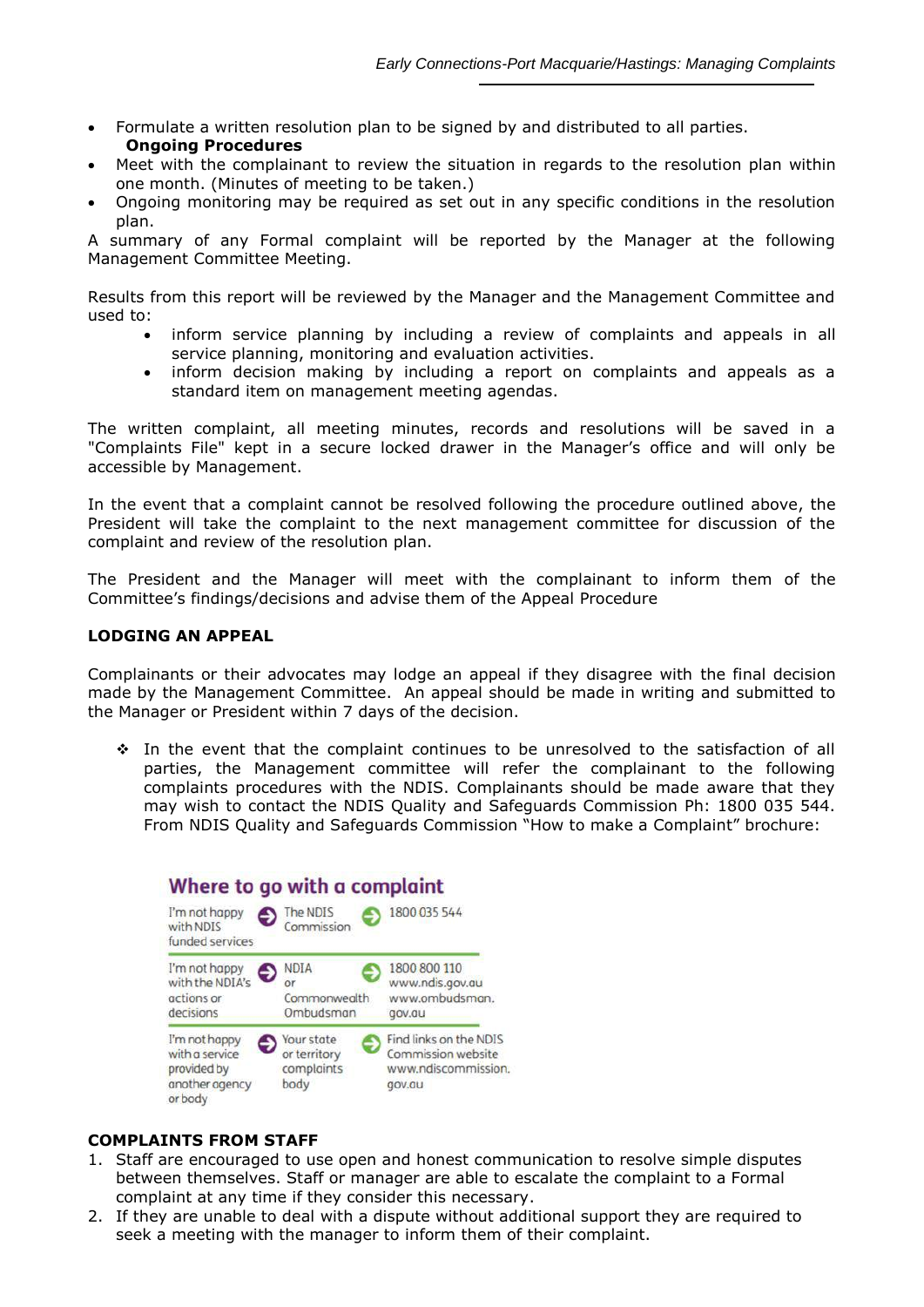- 3. The manager will meet with the parties, either individually or together (manager's discretion), and seek to resolve the issue.
- 4. If the manager is unable to resolve the complaint it is escalated to a Formal Complaint and the Formal Complaints procedure outlined above is employed.

Any disciplinary action against a staff member, volunteer or student arising from a complaint will be dealt with in line with the "Formal Warning Process" in the Disciplinary and Termination Policy.

### **COMPLAINTS INVOLVING THE MANAGER**

Complaints involving the Manager will automatically deemed to be a Formal Complaint and the Formal Complaints procedure will be implemented. The complaint will be managed by the President of the management committee or a member of the executive committee in their absence.

### **COMPLAINTS INVOLVING MANAGEMENT COMMITTEE MEMBERS Complaints involving organisation members or Management Committee members**

Complaints made against a member of the Management Committee will be referred to the President and deemed to be a Formal Complaint. Where the President is the subject of a complaint, the complaint should be referred to other office bearers.

The President or their delegate will implement the Formal Complaint procedure.

If the matter remains unresolved, the President or notified office bearer will raise the matter at the next Management Committee meeting. Depending on the seriousness of the complaint, the Management Committee may:

• deal with the matter at its meeting

or

refer the matter to the process outlined in EC-PMH constitution

## **RECORD KEEPING**

A register of complaints and appeals will be kept in a register/file in a locked cupboard. The register will be maintained by the Manager and will record the following for each complaint or appeal:

- Details of the complainant and the nature of the complaint
- Date lodged
- Action taken
- Date of resolution and reason for decision
- Indication of complainant being notified of outcome
- Complainant response and any further action

Copies of all correspondence will be kept in the register/file.

The complaints register and files will be confidential and access is restricted to the Manager/Management Committee.

### **DOCUMENTATION**

| Documents related to this policy |   |                                                           |  |  |
|----------------------------------|---|-----------------------------------------------------------|--|--|
| Related policies                 |   | - Conduct and Inappropriate Workplace Behaviour<br>Policy |  |  |
|                                  | ٠ | <b>Privacy Policy</b>                                     |  |  |